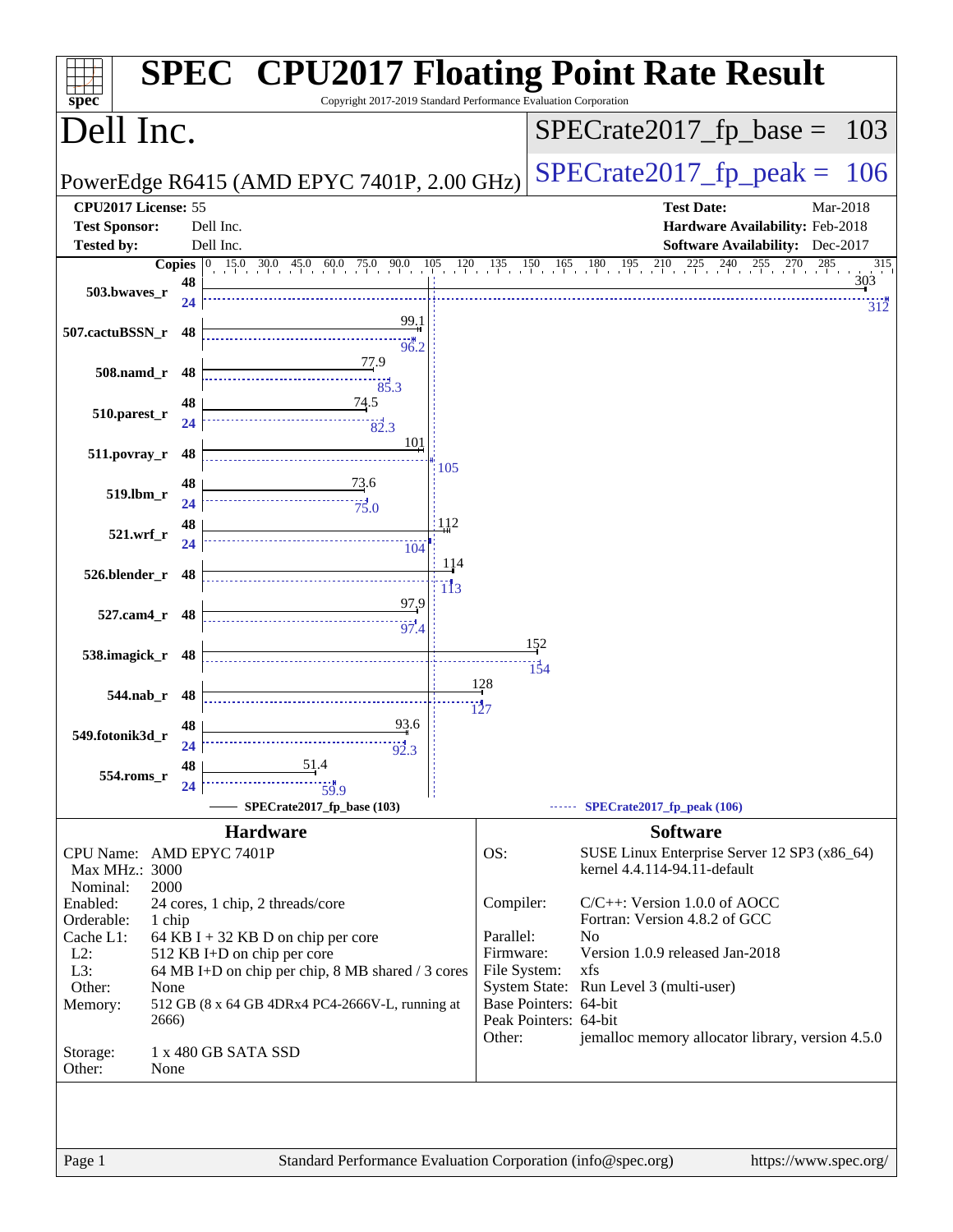| <b>SPEC CPU2017 Floating Point Rate Result</b><br>Copyright 2017-2019 Standard Performance Evaluation Corporation<br>spec <sup>®</sup> |                                                      |                                                                                                          |       |                |              |                |            |               |                |              |                |              |                                        |              |
|----------------------------------------------------------------------------------------------------------------------------------------|------------------------------------------------------|----------------------------------------------------------------------------------------------------------|-------|----------------|--------------|----------------|------------|---------------|----------------|--------------|----------------|--------------|----------------------------------------|--------------|
| Dell Inc.<br>$SPECTate2017_fp\_base = 103$                                                                                             |                                                      |                                                                                                          |       |                |              |                |            |               |                |              |                |              |                                        |              |
| $SPECTate2017$ _fp_peak = 106<br>PowerEdge R6415 (AMD EPYC 7401P, 2.00 GHz)                                                            |                                                      |                                                                                                          |       |                |              |                |            |               |                |              |                |              |                                        |              |
|                                                                                                                                        | CPU2017 License: 55<br><b>Test Date:</b><br>Mar-2018 |                                                                                                          |       |                |              |                |            |               |                |              |                |              |                                        |              |
| <b>Test Sponsor:</b>                                                                                                                   | Dell Inc.                                            |                                                                                                          |       |                |              |                |            |               |                |              |                |              | Hardware Availability: Feb-2018        |              |
| <b>Tested by:</b>                                                                                                                      | Dell Inc.                                            |                                                                                                          |       |                |              |                |            |               |                |              |                |              | <b>Software Availability:</b> Dec-2017 |              |
| <b>Results Table</b>                                                                                                                   |                                                      |                                                                                                          |       |                |              |                |            |               |                |              |                |              |                                        |              |
|                                                                                                                                        |                                                      |                                                                                                          |       | <b>Base</b>    |              |                |            |               |                |              | <b>Peak</b>    |              |                                        |              |
| <b>Benchmark</b>                                                                                                                       | <b>Copies</b>                                        | <b>Seconds</b>                                                                                           | Ratio | <b>Seconds</b> | <b>Ratio</b> | <b>Seconds</b> | Ratio      | <b>Copies</b> | <b>Seconds</b> | <b>Ratio</b> | <b>Seconds</b> | <b>Ratio</b> | <b>Seconds</b>                         | <b>Ratio</b> |
| 503.bwaves_r                                                                                                                           | 48                                                   | 1590                                                                                                     | 303   | 1592           | 302          | 1591           | 303        | 24            | 771            | 312          | 769            | 313          | 773                                    | 311          |
| 507.cactuBSSN_r                                                                                                                        | 48                                                   | 613                                                                                                      | 99.1  | 620            | 97.9         | 610            | 99.6       | 48            | 627            | 96.8         | 637            | 95.4         | 632                                    | 96.2         |
| 508.namd_r                                                                                                                             | 48                                                   | 585                                                                                                      | 77.9  | 585            | 78.0         | 585            | 77.9       | 48            | 534            | 85.3         | 534            | 85.3         | 534                                    | 85.3         |
| 510.parest_r                                                                                                                           | 48                                                   | 1685                                                                                                     | 74.5  | 1682           | 74.7         | 1684           | 74.5       | 24            | 763            | 82.3         | 763            | 82.3         | 763                                    | 82.3         |
| $511.$ povray_r                                                                                                                        | 48                                                   | 1137                                                                                                     | 98.6  | 1111           | 101          | 1112           | <b>101</b> | 48            | 1077           | 104          | 1069           | 105          | 1071                                   | 105          |
| 519.1bm_r                                                                                                                              | 48                                                   | 688                                                                                                      | 73.6  | 687            | 73.6         | 688            | 73.5       | 24            | 337            | 75.0         | 337            | 75.0         | 338                                    | 74.8         |
| 521.wrf r                                                                                                                              | 48                                                   | 978                                                                                                      | 110   | 954            | 113          | 964            | 112        | 24            | 516            | 104          | 520            | 103          | 519                                    | 104          |
| 526.blender r                                                                                                                          | 48                                                   | 639                                                                                                      | 114   | 642            | 114          | 639            | 114        | 48            | 642            | 114          | 644            | 113          | 645                                    | 113          |
| 527.cam4_r                                                                                                                             | 48                                                   | 859                                                                                                      | 97.8  | 858            | 97.9         | 857            | 97.9       | 48            | 862            | 97.4         | 862            | 97.4         | 865                                    | 97.1         |
| 538.imagick_r                                                                                                                          | 48                                                   | 782                                                                                                      | 153   | 784            | 152          | 784            | 152        | 48            | 776            | 154          | 776            | 154          | 776                                    | 154          |
| 544.nab_r                                                                                                                              | 48                                                   | 632                                                                                                      | 128   | 634            | 127          | 633            | 128        | 48            | 633            | 128          | 635            | 127          | 636                                    | 127          |
| 549.fotonik3d_r                                                                                                                        | 48                                                   | 1999                                                                                                     | 93.6  | 2017           | 92.7         | 1999           | 93.6       | 24            | 1013           | 92.3         | 1013           | 92.3         | 1016                                   | 92.1         |
| 554.roms r                                                                                                                             | 48                                                   | 1493                                                                                                     | 51.1  | 1484           | 51.4         | 1479           | 51.6       | 24            | 642            | 59.4         | 636            | 59.9         | 630                                    | 60.5         |
| $SPECrate2017_fp\_base =$                                                                                                              |                                                      |                                                                                                          | 103   |                |              |                |            |               |                |              |                |              |                                        |              |
| $SPECrate2017_fp_peak =$                                                                                                               |                                                      |                                                                                                          | 106   |                |              |                |            |               |                |              |                |              |                                        |              |
|                                                                                                                                        |                                                      | Results appear in the order in which they were run. Bold underlined text indicates a median measurement. |       |                |              |                |            |               |                |              |                |              |                                        |              |
| $C1h2h3h4h2$                                                                                                                           |                                                      |                                                                                                          |       |                |              |                |            |               |                |              |                |              |                                        |              |

#### **[Submit Notes](http://www.spec.org/auto/cpu2017/Docs/result-fields.html#SubmitNotes)**

The config file option 'submit' was used. 'numactl' was used to bind copies to the cores. See the configuration file for details.

#### **[Operating System Notes](http://www.spec.org/auto/cpu2017/Docs/result-fields.html#OperatingSystemNotes)**

'ulimit -s unlimited' was used to set environment stack size 'ulimit -l 2097152' was used to set environment locked pages in memory limit

runspec command invoked through numactl i.e.: numactl --interleave=all runspec <etc>

Set dirty ratio=8 to limit dirty cache to 8% of memory Set swappiness=1 to swap only if necessary Set zone\_reclaim\_mode=1 to free local node memory and avoid remote memory sync then drop\_caches=3 to reset caches before invoking runcpu

dirty\_ratio, swappiness, zone\_reclaim\_mode and drop\_caches were all set using privileged echo (e.g. echo 1 > /proc/sys/vm/swappiness).

Transparent huge pages were enabled for this run (OS default)

Huge pages were not configured for this run.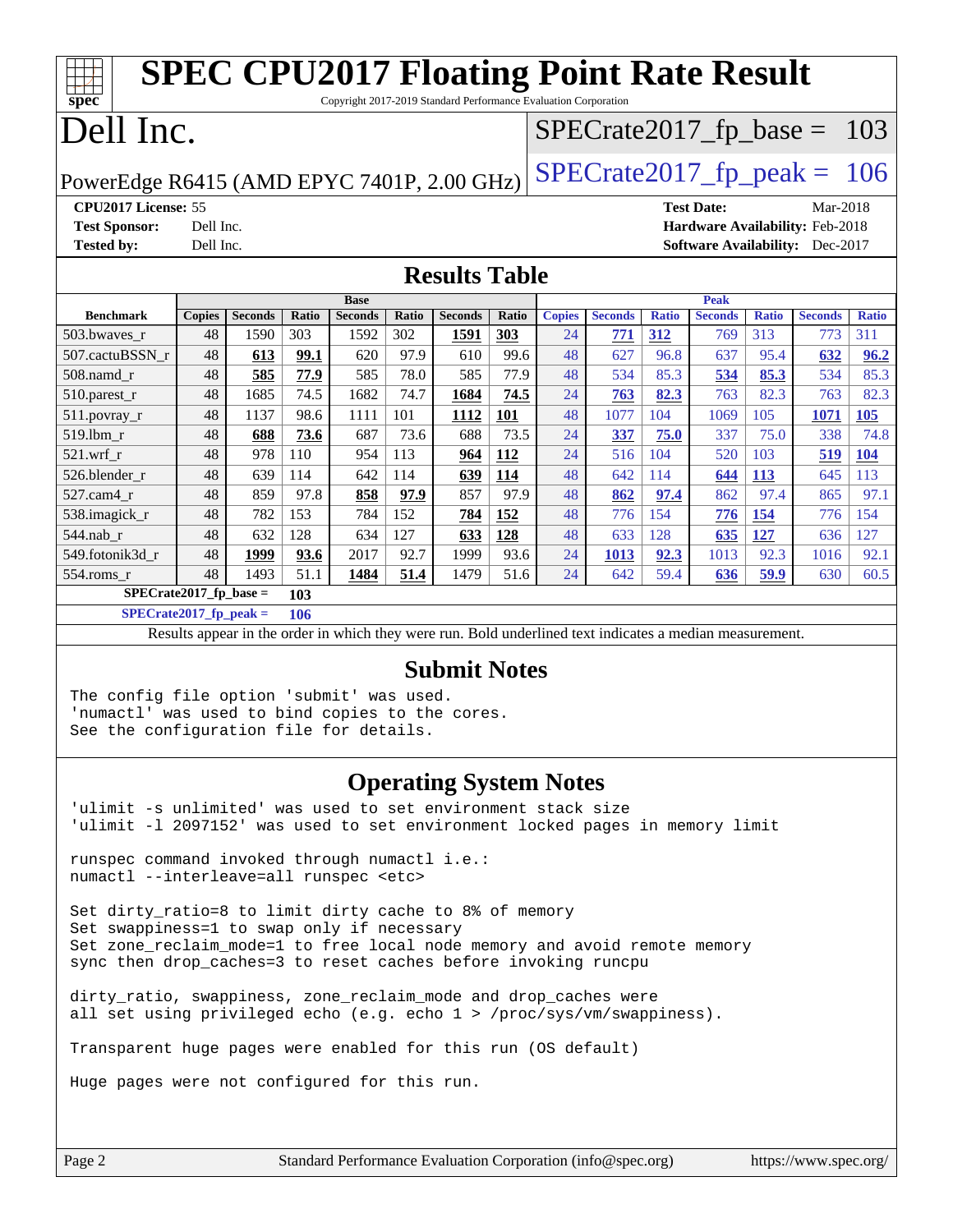| <b>SPEC CPU2017 Floating Point Rate Result</b><br>spec <sup>®</sup><br>Copyright 2017-2019 Standard Performance Evaluation Corporation                                                                                                                                                                                                                                                                                                                                                                                                                                                                                                                                                                                                                                                                                                                                                                                                                                                                                                                                                                                                                                                                                                                                                                                                                                                                                                                                                                                                                                                                                                                 |                                                                                                            |  |  |  |  |  |
|--------------------------------------------------------------------------------------------------------------------------------------------------------------------------------------------------------------------------------------------------------------------------------------------------------------------------------------------------------------------------------------------------------------------------------------------------------------------------------------------------------------------------------------------------------------------------------------------------------------------------------------------------------------------------------------------------------------------------------------------------------------------------------------------------------------------------------------------------------------------------------------------------------------------------------------------------------------------------------------------------------------------------------------------------------------------------------------------------------------------------------------------------------------------------------------------------------------------------------------------------------------------------------------------------------------------------------------------------------------------------------------------------------------------------------------------------------------------------------------------------------------------------------------------------------------------------------------------------------------------------------------------------------|------------------------------------------------------------------------------------------------------------|--|--|--|--|--|
| Dell Inc.                                                                                                                                                                                                                                                                                                                                                                                                                                                                                                                                                                                                                                                                                                                                                                                                                                                                                                                                                                                                                                                                                                                                                                                                                                                                                                                                                                                                                                                                                                                                                                                                                                              | $SPECrate2017_fp\_base = 103$                                                                              |  |  |  |  |  |
| PowerEdge R6415 (AMD EPYC 7401P, 2.00 GHz)                                                                                                                                                                                                                                                                                                                                                                                                                                                                                                                                                                                                                                                                                                                                                                                                                                                                                                                                                                                                                                                                                                                                                                                                                                                                                                                                                                                                                                                                                                                                                                                                             | $SPECTate2017$ _fp_peak = 106                                                                              |  |  |  |  |  |
| CPU2017 License: 55<br><b>Test Sponsor:</b><br>Dell Inc.<br>Dell Inc.<br><b>Tested by:</b>                                                                                                                                                                                                                                                                                                                                                                                                                                                                                                                                                                                                                                                                                                                                                                                                                                                                                                                                                                                                                                                                                                                                                                                                                                                                                                                                                                                                                                                                                                                                                             | <b>Test Date:</b><br>Mar-2018<br>Hardware Availability: Feb-2018<br><b>Software Availability:</b> Dec-2017 |  |  |  |  |  |
| <b>General Notes</b>                                                                                                                                                                                                                                                                                                                                                                                                                                                                                                                                                                                                                                                                                                                                                                                                                                                                                                                                                                                                                                                                                                                                                                                                                                                                                                                                                                                                                                                                                                                                                                                                                                   |                                                                                                            |  |  |  |  |  |
| Environment variables set by runcpu before the start of the run:<br>LD_LIBRARY_PATH = "/home/cpu2017-1.0.2/amd1704-rate-libs-revC/64;/home/cpu2017-1.0.2/amd1704-rate-libs-revC/32:"<br>$MALLOC\_CONF = "lg_chunk:28"$<br>The AMD64 AOCC Compiler Suite is available at<br>http://developer.amd.com/amd-aocc/<br>The AOCC Gold Linker plugin was installed and used for the link stage.<br>The AOCC Fortran Plugin version 1.0 was used to leverage AOCC optimizers<br>with gfortran.<br>Binaries were compiled on a system with 2x AMD EPYC 7601 CPU + 512GB Memory using RHEL 7.4<br>jemalloc, a general purpose malloc implementation, was obtained at<br>https://github.com/jemalloc/jemalloc/releases/download/4.5.0/jemalloc-4.5.0.tar.bz2<br>jemalloc was built with GCC v4.8.5 in RHEL v7.2 under default conditions.<br>jemalloc uses environment variable MALLOC_CONF with values narenas and lg_chunk:<br>narenas: sets the maximum number of arenas to use for automatic multiplexing<br>of threads and arenas.<br>lg_chunk: set the virtual memory chunk size (log base 2). For example,<br>$lg_c$ chunk: 21 sets the default chunk size to $2^2$ 21 = 2MiB.<br>The test sponsor attests, as of date of publication, that CVE-2017-5754 (Meltdown)<br>NA:<br>is mitigated in the system as tested and documented.<br>Yes: The test sponsor attests, as of date of publication, that CVE-2017-5753 (Spectre variant 1)<br>is mitigated in the system as tested and documented.<br>Yes: The test sponsor attests, as of date of publication, that CVE-2017-5715 (Spectre variant 2)<br>is mitigated in the system as tested and documented. |                                                                                                            |  |  |  |  |  |
| <b>Platform Notes</b>                                                                                                                                                                                                                                                                                                                                                                                                                                                                                                                                                                                                                                                                                                                                                                                                                                                                                                                                                                                                                                                                                                                                                                                                                                                                                                                                                                                                                                                                                                                                                                                                                                  |                                                                                                            |  |  |  |  |  |
| Sysinfo program /home/cpu2017-1.0.2/bin/sysinfo<br>Rev: r5797 of 2017-06-14 96c45e4568ad54c135fd618bcc091c0f<br>running on $linux-j270$ Thu Mar $8$ $22:11:32$ 2018                                                                                                                                                                                                                                                                                                                                                                                                                                                                                                                                                                                                                                                                                                                                                                                                                                                                                                                                                                                                                                                                                                                                                                                                                                                                                                                                                                                                                                                                                    |                                                                                                            |  |  |  |  |  |
| SUT (System Under Test) info as seen by some common utilities.<br>For more information on this section, see<br>https://www.spec.org/cpu2017/Docs/config.html#sysinfo                                                                                                                                                                                                                                                                                                                                                                                                                                                                                                                                                                                                                                                                                                                                                                                                                                                                                                                                                                                                                                                                                                                                                                                                                                                                                                                                                                                                                                                                                   |                                                                                                            |  |  |  |  |  |
| From /proc/cpuinfo<br>model name: AMD EPYC 7401P 24-Core Processor<br>1 "physical id"s (chips)<br>48 "processors"<br>cores, siblings (Caution: counting these is hw and system dependent. The following<br>excerpts from /proc/cpuinfo might not be reliable. Use with caution.)<br>cpu cores : 24<br>siblings : 48<br>physical 0: cores 0 1 8 9 10 12 13 14 16 17 18 20 21 22 24 25 26 28 29 30                                                                                                                                                                                                                                                                                                                                                                                                                                                                                                                                                                                                                                                                                                                                                                                                                                                                                                                                                                                                                                                                                                                                                                                                                                                       |                                                                                                            |  |  |  |  |  |
| (Continued on next page)                                                                                                                                                                                                                                                                                                                                                                                                                                                                                                                                                                                                                                                                                                                                                                                                                                                                                                                                                                                                                                                                                                                                                                                                                                                                                                                                                                                                                                                                                                                                                                                                                               |                                                                                                            |  |  |  |  |  |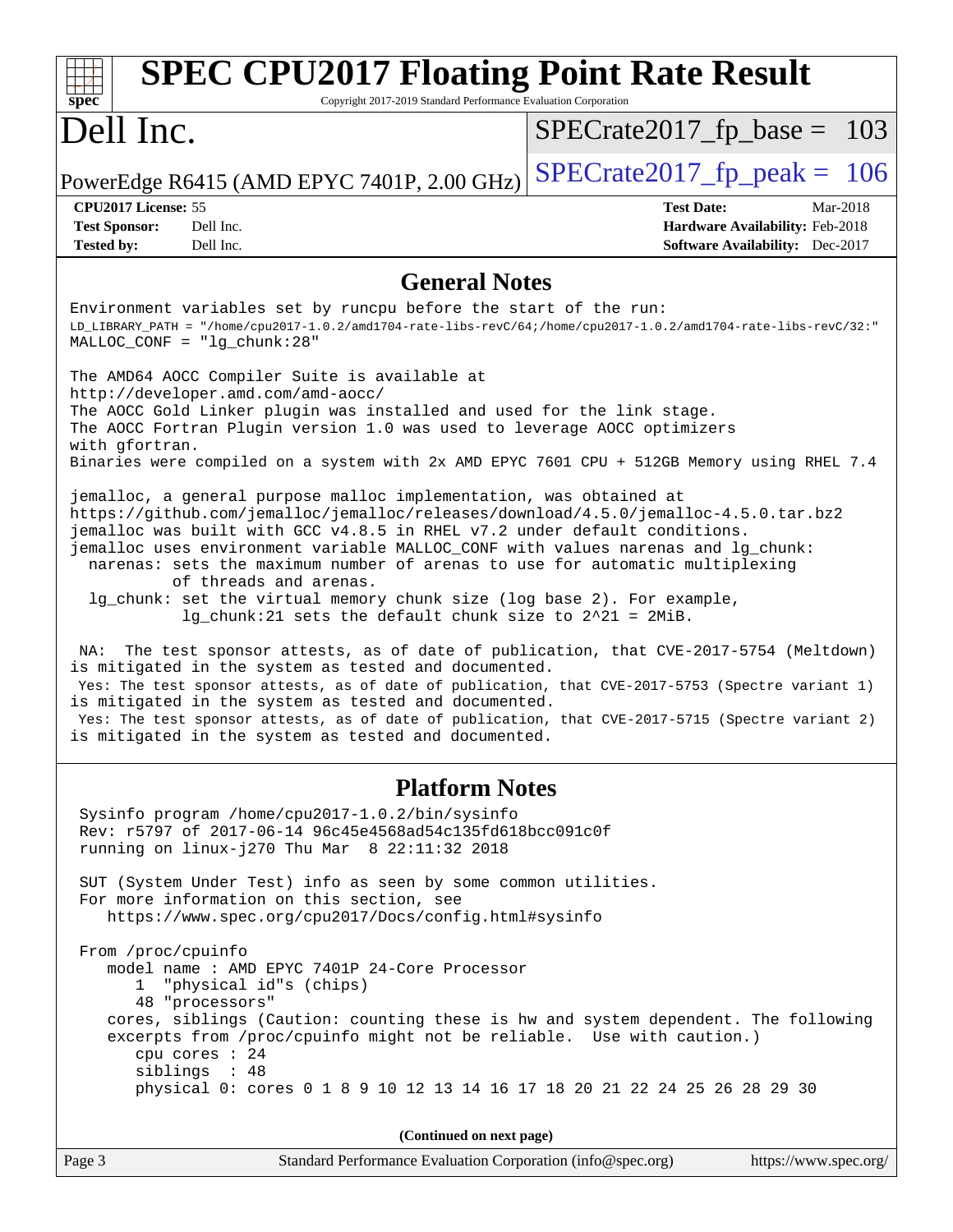| <b>SPEC CPU2017 Floating Point Rate Result</b><br>Copyright 2017-2019 Standard Performance Evaluation Corporation<br>spec <sup>®</sup> |                                                               |
|----------------------------------------------------------------------------------------------------------------------------------------|---------------------------------------------------------------|
| Dell Inc.                                                                                                                              | $SPECrate2017_fp\_base = 103$                                 |
| PowerEdge R6415 (AMD EPYC 7401P, 2.00 GHz)                                                                                             | $SPECTate2017$ _fp_peak = 106                                 |
| CPU2017 License: 55                                                                                                                    | <b>Test Date:</b><br>Mar-2018                                 |
| <b>Test Sponsor:</b><br>Dell Inc.                                                                                                      | Hardware Availability: Feb-2018                               |
| Dell Inc.<br><b>Tested by:</b>                                                                                                         | <b>Software Availability:</b> Dec-2017                        |
| <b>Platform Notes (Continued)</b>                                                                                                      |                                                               |
| From lscpu:                                                                                                                            |                                                               |
| Architecture:<br>x86 64                                                                                                                |                                                               |
| $32$ -bit, $64$ -bit<br>$CPU$ op-mode( $s$ ):                                                                                          |                                                               |
| Little Endian<br>Byte Order:                                                                                                           |                                                               |
| CPU(s):<br>48                                                                                                                          |                                                               |
| On-line $CPU(s)$ list:<br>$0 - 47$<br>2                                                                                                |                                                               |
| Thread(s) per core:<br>Core(s) per socket:<br>24                                                                                       |                                                               |
| Socket(s):<br>1                                                                                                                        |                                                               |
| 4<br>NUMA node(s):                                                                                                                     |                                                               |
| Vendor ID:<br>AuthenticAMD                                                                                                             |                                                               |
| CPU family:<br>23                                                                                                                      |                                                               |
| Model:<br>1                                                                                                                            |                                                               |
| Model name:<br>AMD EPYC 7401P 24-Core Processor                                                                                        |                                                               |
| Stepping:<br>2                                                                                                                         |                                                               |
| CPU MHz:<br>1996.198                                                                                                                   |                                                               |
| 3992.39<br>BogoMIPS:<br>Virtualization:<br>$AMD-V$                                                                                     |                                                               |
| L1d cache:<br>32K                                                                                                                      |                                                               |
| Lli cache:<br>64K                                                                                                                      |                                                               |
| $L2$ cache:<br>512K                                                                                                                    |                                                               |
| L3 cache:<br>8192K                                                                                                                     |                                                               |
| NUMA node0 CPU(s):<br>0, 4, 8, 12, 16, 20, 24, 28, 32, 36, 40, 44                                                                      |                                                               |
| 1, 5, 9, 13, 17, 21, 25, 29, 33, 37, 41, 45<br>NUMA $node1$ $CPU(s):$                                                                  |                                                               |
| 2, 6, 10, 14, 18, 22, 26, 30, 34, 38, 42, 46<br>NUMA node2 CPU(s):                                                                     |                                                               |
| 3, 7, 11, 15, 19, 23, 27, 31, 35, 39, 43, 47<br>NUMA $node3$ $CPU(s):$                                                                 |                                                               |
| Flags:<br>pat pse36 clflush mmx fxsr sse sse2 ht syscall nx mmxext fxsr_opt pdpe1gb rdtscp lm                                          | fpu vme de pse tsc msr pae mce cx8 apic sep mtrr pge mca cmov |
| constant_tsc rep_good nopl nonstop_tsc extd_apicid amd_dcm aperfmperf eagerfpu pni                                                     |                                                               |
| pclmulqdq monitor ssse3 fma cx16 sse4_1 sse4_2 movbe popcnt aes xsave avx f16c                                                         |                                                               |
| rdrand lahf_lm cmp_legacy svm extapic cr8_legacy abm sse4a misalignsse 3dnowprefetch                                                   |                                                               |
| osvw skinit wdt tce topoext perfctr_core perfctr_nb bpext perfctr_12 mwaitx arat cpb                                                   |                                                               |
| hw_pstate retpoline retpoline_amd npt lbrv svm_lock nrip_save tsc_scale vmcb_clean                                                     |                                                               |
| flushbyasid decodeassists pausefilter pfthreshold vmmcall avic fsgsbase bmil avx2                                                      |                                                               |
| smep bmi2 rdseed adx smap clflushopt sha_ni xsaveopt xsavec xgetbvl clzero irperf                                                      |                                                               |
| ibpb overflow_recov succor smca                                                                                                        |                                                               |
| /proc/cpuinfo cache data                                                                                                               |                                                               |
| cache size : 512 KB                                                                                                                    |                                                               |
| From numactl --hardware WARNING: a numactl 'node' might or might not correspond to a<br>physical chip.                                 |                                                               |
| $available: 4 nodes (0-3)$                                                                                                             |                                                               |
| node 0 cpus: 0 4 8 12 16 20 24 28 32 36 40 44                                                                                          |                                                               |
| node 0 size: 128622 MB                                                                                                                 |                                                               |
| node 0 free: 128435 MB                                                                                                                 |                                                               |
| (Continued on next page)                                                                                                               |                                                               |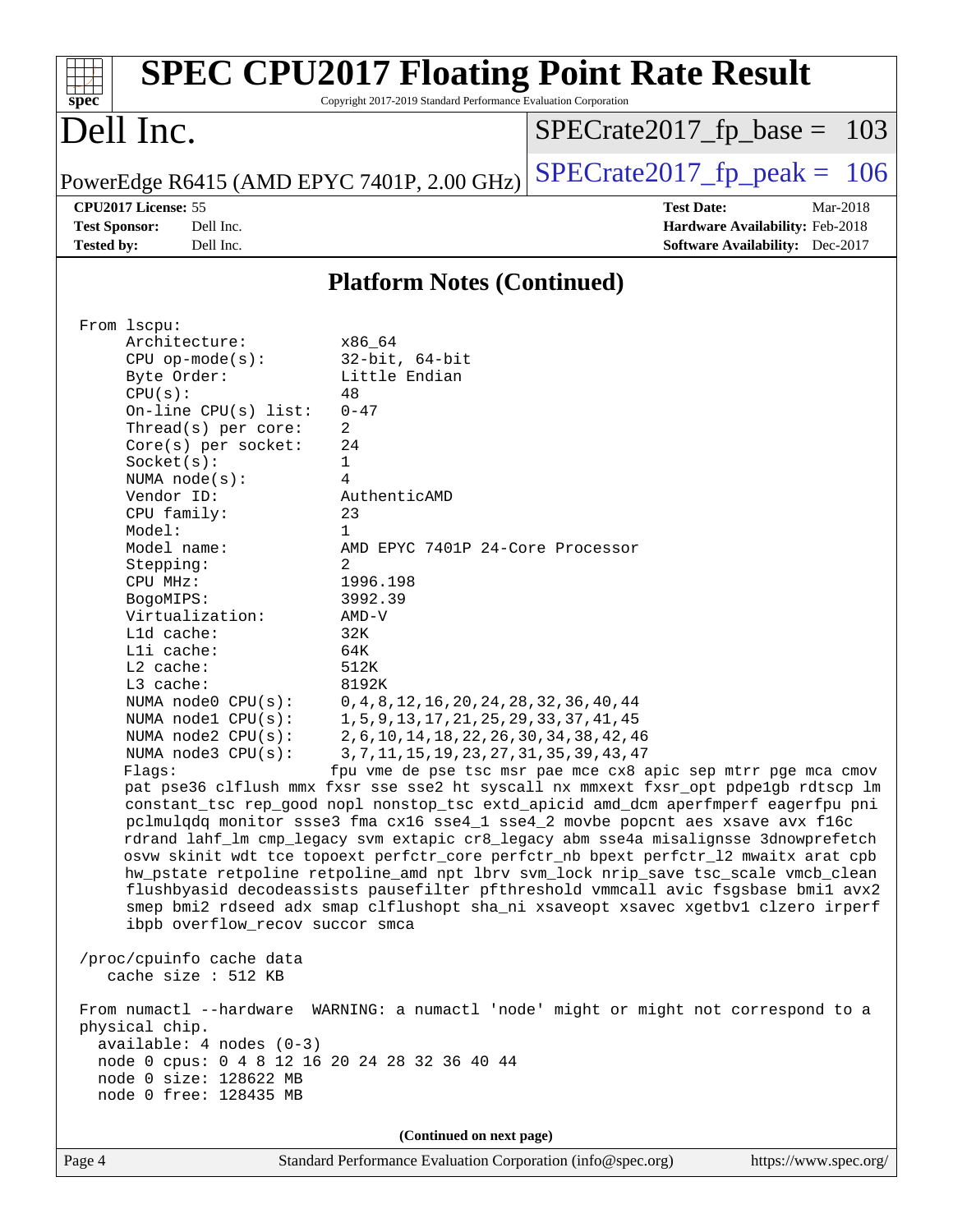| <b>SPEC CPU2017 Floating Point Rate Result</b><br>Copyright 2017-2019 Standard Performance Evaluation Corporation<br>$sp\overline{ec}$                                                                                                                                                                                                                                                                                                                                                                                                                                                                                                                                                                                                                                                                                                                                                                                                                                                                                                                                                                                                                                                                                                                                                                                                            |                                                                                                            |
|---------------------------------------------------------------------------------------------------------------------------------------------------------------------------------------------------------------------------------------------------------------------------------------------------------------------------------------------------------------------------------------------------------------------------------------------------------------------------------------------------------------------------------------------------------------------------------------------------------------------------------------------------------------------------------------------------------------------------------------------------------------------------------------------------------------------------------------------------------------------------------------------------------------------------------------------------------------------------------------------------------------------------------------------------------------------------------------------------------------------------------------------------------------------------------------------------------------------------------------------------------------------------------------------------------------------------------------------------|------------------------------------------------------------------------------------------------------------|
| Dell Inc.                                                                                                                                                                                                                                                                                                                                                                                                                                                                                                                                                                                                                                                                                                                                                                                                                                                                                                                                                                                                                                                                                                                                                                                                                                                                                                                                         | $SPECrate2017_fp\_base = 103$                                                                              |
| PowerEdge R6415 (AMD EPYC 7401P, 2.00 GHz)                                                                                                                                                                                                                                                                                                                                                                                                                                                                                                                                                                                                                                                                                                                                                                                                                                                                                                                                                                                                                                                                                                                                                                                                                                                                                                        | $SPECrate2017rfp peak = 106$                                                                               |
| CPU2017 License: 55<br><b>Test Sponsor:</b><br>Dell Inc.<br><b>Tested by:</b><br>Dell Inc.                                                                                                                                                                                                                                                                                                                                                                                                                                                                                                                                                                                                                                                                                                                                                                                                                                                                                                                                                                                                                                                                                                                                                                                                                                                        | <b>Test Date:</b><br>Mar-2018<br>Hardware Availability: Feb-2018<br><b>Software Availability:</b> Dec-2017 |
| <b>Platform Notes (Continued)</b>                                                                                                                                                                                                                                                                                                                                                                                                                                                                                                                                                                                                                                                                                                                                                                                                                                                                                                                                                                                                                                                                                                                                                                                                                                                                                                                 |                                                                                                            |
| node 1 cpus: 1 5 9 13 17 21 25 29 33 37 41 45<br>node 1 size: 129019 MB<br>node 1 free: 128859 MB<br>node 2 cpus: 2 6 10 14 18 22 26 30 34 38 42 46<br>node 2 size: 129019 MB<br>node 2 free: 128850 MB<br>node 3 cpus: 3 7 11 15 19 23 27 31 35 39 43 47<br>node 3 size: 129017 MB<br>node 3 free: 128851 MB<br>node distances:<br>node<br>$0 \quad 1 \quad 2$<br>3<br>0: 10 16 16 16<br>1: 16 10 16 16<br>2: 16 16 10 16<br>3:<br>16<br>16 16<br>10<br>From /proc/meminfo<br>MemTotal:<br>528054572 kB<br>HugePages_Total:<br>0<br>Hugepagesize:<br>2048 kB<br>/usr/bin/lsb_release -d<br>SUSE Linux Enterprise Server 12 SP3<br>From /etc/*release* /etc/*version*<br>SuSE-release:<br>SUSE Linux Enterprise Server 12 (x86_64)<br>$VERSION = 12$<br>PATCHLEVEL = 3<br># This file is deprecated and will be removed in a future service pack or release.<br># Please check /etc/os-release for details about this release.<br>os-release:<br>NAME="SLES"<br>VERSION="12-SP3"<br>VERSION_ID="12.3"<br>PRETTY_NAME="SUSE Linux Enterprise Server 12 SP3"<br>ID="sles"<br>ANSI COLOR="0;32"<br>CPE_NAME="cpe:/o:suse:sles:12:sp3"<br>uname $-a$ :<br>Linux linux-j270 4.4.114-94.11-default #1 SMP Thu Feb 1 19:28:26 UTC 2018 (4309ff9)<br>x86_64 x86_64 x86_64 GNU/Linux<br>run-level $3$ Mar $8$ 10:31<br>SPEC is set to: /home/cpu2017-1.0.2 |                                                                                                            |
| (Continued on next page)                                                                                                                                                                                                                                                                                                                                                                                                                                                                                                                                                                                                                                                                                                                                                                                                                                                                                                                                                                                                                                                                                                                                                                                                                                                                                                                          |                                                                                                            |
| Standard Performance Evaluation Corporation (info@spec.org)<br>Page 5                                                                                                                                                                                                                                                                                                                                                                                                                                                                                                                                                                                                                                                                                                                                                                                                                                                                                                                                                                                                                                                                                                                                                                                                                                                                             | https://www.spec.org/                                                                                      |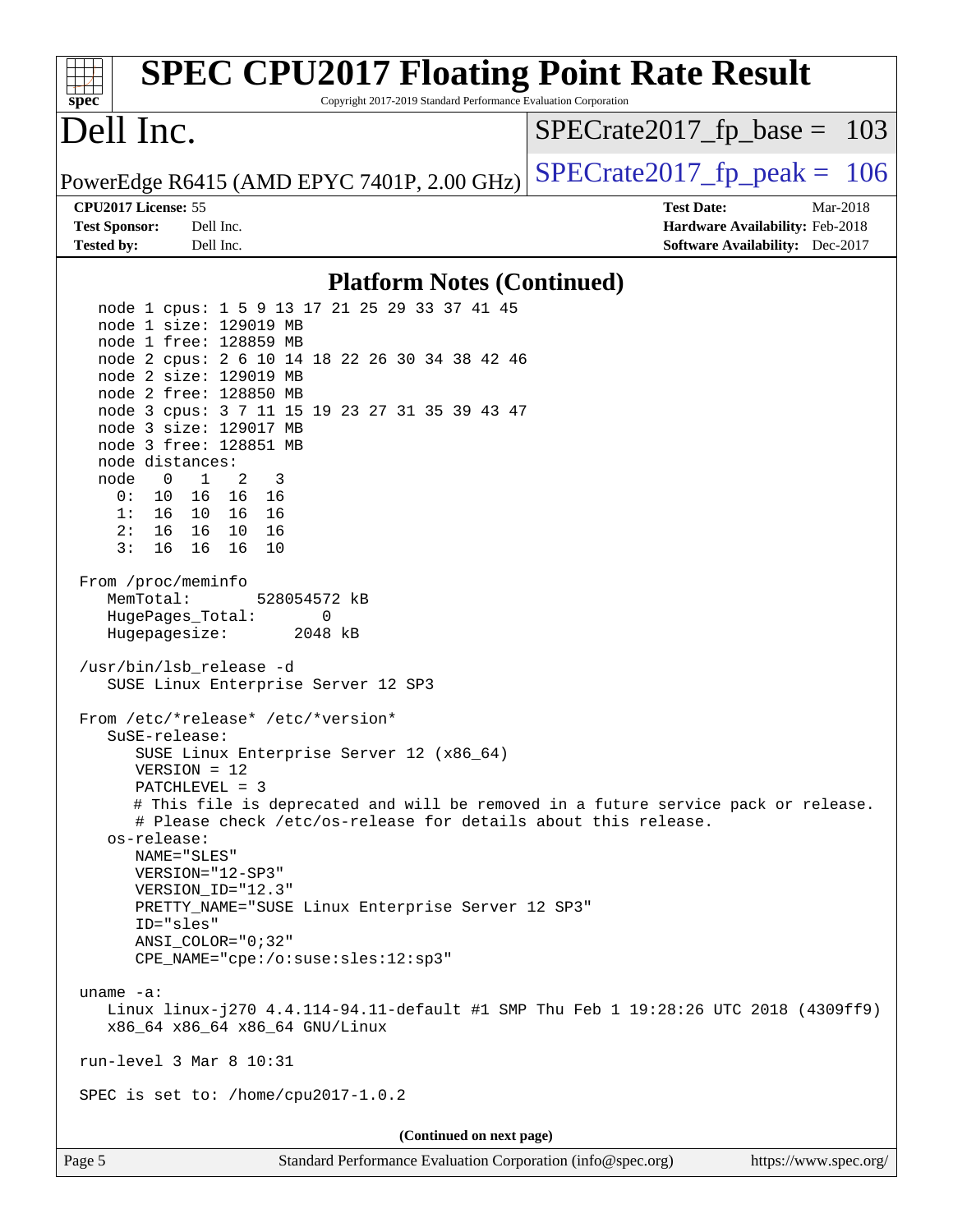| <b>SPEC CPU2017 Floating Point Rate Result</b><br>Copyright 2017-2019 Standard Performance Evaluation Corporation<br>spec <sup>®</sup>                                                                                                                                                                                                                                                                                                                                                |                                                                                                            |
|---------------------------------------------------------------------------------------------------------------------------------------------------------------------------------------------------------------------------------------------------------------------------------------------------------------------------------------------------------------------------------------------------------------------------------------------------------------------------------------|------------------------------------------------------------------------------------------------------------|
| Dell Inc.                                                                                                                                                                                                                                                                                                                                                                                                                                                                             | $SPECrate2017_fp\_base = 103$                                                                              |
| PowerEdge R6415 (AMD EPYC 7401P, 2.00 GHz)                                                                                                                                                                                                                                                                                                                                                                                                                                            | $SPECrate2017_fp\_peak = 106$                                                                              |
| CPU2017 License: 55<br><b>Test Sponsor:</b><br>Dell Inc.<br><b>Tested by:</b><br>Dell Inc.                                                                                                                                                                                                                                                                                                                                                                                            | <b>Test Date:</b><br>Mar-2018<br>Hardware Availability: Feb-2018<br><b>Software Availability:</b> Dec-2017 |
|                                                                                                                                                                                                                                                                                                                                                                                                                                                                                       |                                                                                                            |
| <b>Platform Notes (Continued)</b><br>Size Used Avail Use% Mounted on<br>Filesystem<br>Type                                                                                                                                                                                                                                                                                                                                                                                            |                                                                                                            |
| /dev/sda4<br>xfs<br>405G 4.9G 400G<br>$2\%$ /home                                                                                                                                                                                                                                                                                                                                                                                                                                     |                                                                                                            |
| Additional information from dmidecode follows. WARNING: Use caution when you interpret<br>this section. The 'dmidecode' program reads system data which is "intended to allow<br>hardware to be accurately determined", but the intent may not be met, as there are<br>frequent changes to hardware, firmware, and the "DMTF SMBIOS" standard.<br>BIOS Dell Inc. 1.0.9 01/05/2018<br>Memory:<br>8x 802C8632802C 72ASS8G72LZ-2G6B2 64 GB 4 rank 2666<br>8x Not Specified Not Specified |                                                                                                            |
| (End of data from sysinfo program)                                                                                                                                                                                                                                                                                                                                                                                                                                                    |                                                                                                            |
| <b>Compiler Version Notes</b>                                                                                                                                                                                                                                                                                                                                                                                                                                                         |                                                                                                            |
| 519.1bm_r(base, peak) 538.imagick_r(base, peak) 544.nab_r(base, peak)<br>CC.                                                                                                                                                                                                                                                                                                                                                                                                          |                                                                                                            |
| AOCC.LLVM.4.0.0.B35.2017_04_26 clang version 4.0.0 (CLANG:) (based on LLVM<br>AOCC.LLVM.4.0.0.B35.2017_04_26)<br>Target: x86_64-unknown-linux-gnu<br>Thread model: posix<br>InstalledDir: /root/work/compilers/AOCC-1.0-Compiler/bin                                                                                                                                                                                                                                                  |                                                                                                            |
| CXXC 508.namd_r(base, peak) 510.parest_r(base, peak)                                                                                                                                                                                                                                                                                                                                                                                                                                  |                                                                                                            |
| AOCC.LLVM.4.0.0.B35.2017_04_26 clang version 4.0.0 (CLANG:) (based on LLVM<br>AOCC.LLVM.4.0.0.B35.2017_04_26)<br>Target: x86_64-unknown-linux-gnu<br>Thread model: posix                                                                                                                                                                                                                                                                                                              |                                                                                                            |
| InstalledDir: /root/work/compilers/AOCC-1.0-Compiler/bin                                                                                                                                                                                                                                                                                                                                                                                                                              |                                                                                                            |
| 511.povray_r(base, peak) 526.blender_r(base, peak)<br>CC.                                                                                                                                                                                                                                                                                                                                                                                                                             |                                                                                                            |
| AOCC.LLVM.4.0.0.B35.2017_04_26 clang version 4.0.0 (CLANG:) (based on LLVM<br>AOCC.LLVM.4.0.0.B35.2017_04_26)<br>Target: x86_64-unknown-linux-gnu<br>Thread model: posix<br>InstalledDir: /root/work/compilers/AOCC-1.0-Compiler/bin<br>AOCC.LLVM.4.0.0.B35.2017_04_26 clang version 4.0.0 (CLANG:) (based on LLVM                                                                                                                                                                    |                                                                                                            |
| AOCC.LLVM.4.0.0.B35.2017_04_26)                                                                                                                                                                                                                                                                                                                                                                                                                                                       |                                                                                                            |
| (Continued on next page)                                                                                                                                                                                                                                                                                                                                                                                                                                                              |                                                                                                            |
| Page 6<br>Standard Performance Evaluation Corporation (info@spec.org)                                                                                                                                                                                                                                                                                                                                                                                                                 | https://www.spec.org/                                                                                      |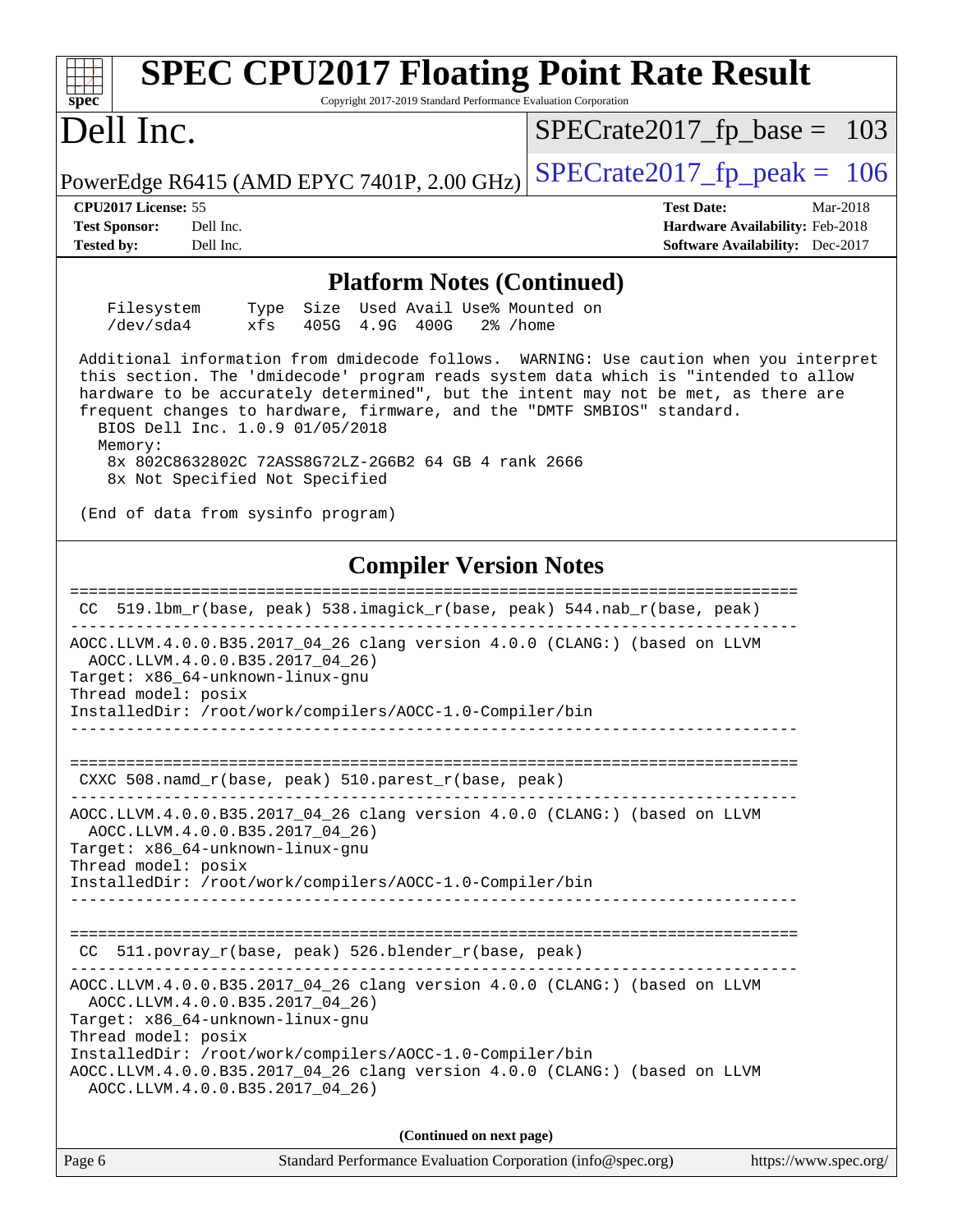| <b>SPEC CPU2017 Floating Point Rate Result</b><br>Copyright 2017-2019 Standard Performance Evaluation Corporation<br>$spec^*$                                                                                                                                                                                                   |                                                                                                            |
|---------------------------------------------------------------------------------------------------------------------------------------------------------------------------------------------------------------------------------------------------------------------------------------------------------------------------------|------------------------------------------------------------------------------------------------------------|
| Dell Inc.                                                                                                                                                                                                                                                                                                                       | $SPECrate2017_fp\_base = 103$                                                                              |
| PowerEdge R6415 (AMD EPYC 7401P, 2.00 GHz)                                                                                                                                                                                                                                                                                      | $SPECrate2017_fp\_peak = 106$                                                                              |
| CPU2017 License: 55<br><b>Test Sponsor:</b><br>Dell Inc.<br><b>Tested by:</b><br>Dell Inc.                                                                                                                                                                                                                                      | <b>Test Date:</b><br>Mar-2018<br>Hardware Availability: Feb-2018<br><b>Software Availability:</b> Dec-2017 |
| <b>Compiler Version Notes (Continued)</b>                                                                                                                                                                                                                                                                                       |                                                                                                            |
| Target: x86_64-unknown-linux-gnu<br>Thread model: posix<br>InstalledDir: /root/work/compilers/AOCC-1.0-Compiler/bin                                                                                                                                                                                                             |                                                                                                            |
| FC 507.cactuBSSN_r(base, peak)                                                                                                                                                                                                                                                                                                  |                                                                                                            |
| AOCC.LLVM.4.0.0.B35.2017_04_26 clang version 4.0.0 (CLANG:) (based on LLVM<br>AOCC.LLVM.4.0.0.B35.2017 04 26)<br>Target: x86_64-unknown-linux-gnu<br>Thread model: posix                                                                                                                                                        |                                                                                                            |
| InstalledDir: /root/work/compilers/AOCC-1.0-Compiler/bin<br>AOCC.LLVM.4.0.0.B35.2017_04_26 clang version 4.0.0 (CLANG:) (based on LLVM<br>AOCC.LLVM.4.0.0.B35.2017_04_26)<br>Target: x86_64-unknown-linux-gnu<br>Thread model: posix                                                                                            |                                                                                                            |
| InstalledDir: /root/work/compilers/AOCC-1.0-Compiler/bin<br>GNU Fortran (GCC) 4.8.2<br>Copyright (C) 2013 Free Software Foundation, Inc.                                                                                                                                                                                        |                                                                                                            |
| GNU Fortran comes with NO WARRANTY, to the extent permitted by law.<br>You may redistribute copies of GNU Fortran<br>under the terms of the GNU General Public License.<br>For more information about these matters, see the file named COPYING                                                                                 |                                                                                                            |
| 503.bwaves_r(base, peak) 549.fotonik3d_r(base, peak) 554.roms_r(base,<br>FC.<br>peak)                                                                                                                                                                                                                                           |                                                                                                            |
| GNU Fortran (GCC) 4.8.2<br>Copyright (C) 2013 Free Software Foundation, Inc.<br>GNU Fortran comes with NO WARRANTY, to the extent permitted by law.<br>You may redistribute copies of GNU Fortran<br>under the terms of the GNU General Public License.                                                                         |                                                                                                            |
| For more information about these matters, see the file named COPYING                                                                                                                                                                                                                                                            |                                                                                                            |
| $CC$ 521.wrf_r(base, peak) 527.cam4_r(base, peak)                                                                                                                                                                                                                                                                               |                                                                                                            |
| GNU Fortran (GCC) 4.8.2<br>Copyright (C) 2013 Free Software Foundation, Inc.<br>GNU Fortran comes with NO WARRANTY, to the extent permitted by law.<br>You may redistribute copies of GNU Fortran<br>under the terms of the GNU General Public License.<br>For more information about these matters, see the file named COPYING |                                                                                                            |
| (Continued on next page)                                                                                                                                                                                                                                                                                                        |                                                                                                            |
| Page 7<br>Standard Performance Evaluation Corporation (info@spec.org)                                                                                                                                                                                                                                                           | https://www.spec.org/                                                                                      |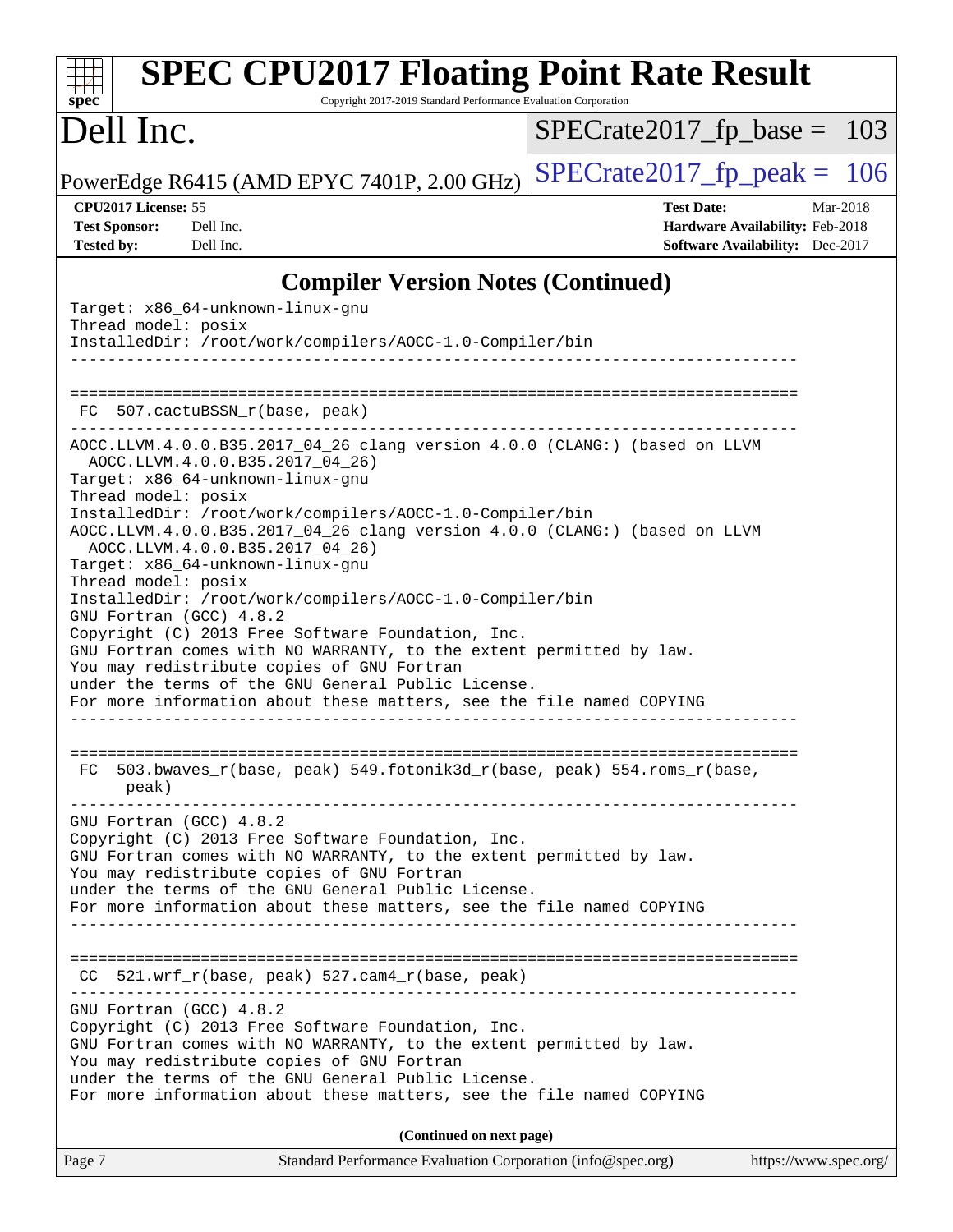#### **[spec](http://www.spec.org/) [SPEC CPU2017 Floating Point Rate Result](http://www.spec.org/auto/cpu2017/Docs/result-fields.html#SPECCPU2017FloatingPointRateResult)** Copyright 2017-2019 Standard Performance Evaluation Corporation

# Dell Inc.

[SPECrate2017\\_fp\\_base =](http://www.spec.org/auto/cpu2017/Docs/result-fields.html#SPECrate2017fpbase) 103

PowerEdge R6415 (AMD EPYC 7401P, 2.00 GHz)  $\left|$  [SPECrate2017\\_fp\\_peak =](http://www.spec.org/auto/cpu2017/Docs/result-fields.html#SPECrate2017fppeak) 106

**[CPU2017 License:](http://www.spec.org/auto/cpu2017/Docs/result-fields.html#CPU2017License)** 55 **[Test Date:](http://www.spec.org/auto/cpu2017/Docs/result-fields.html#TestDate)** Mar-2018 **[Test Sponsor:](http://www.spec.org/auto/cpu2017/Docs/result-fields.html#TestSponsor)** Dell Inc. **[Hardware Availability:](http://www.spec.org/auto/cpu2017/Docs/result-fields.html#HardwareAvailability)** Feb-2018 **[Tested by:](http://www.spec.org/auto/cpu2017/Docs/result-fields.html#Testedby)** Dell Inc. **[Software Availability:](http://www.spec.org/auto/cpu2017/Docs/result-fields.html#SoftwareAvailability)** Dec-2017

#### **[Compiler Version Notes \(Continued\)](http://www.spec.org/auto/cpu2017/Docs/result-fields.html#CompilerVersionNotes)**

AOCC.LLVM.4.0.0.B35.2017\_04\_26 clang version 4.0.0 (CLANG:) (based on LLVM AOCC.LLVM.4.0.0.B35.2017\_04\_26) Target: x86\_64-unknown-linux-gnu Thread model: posix InstalledDir: /root/work/compilers/AOCC-1.0-Compiler/bin ------------------------------------------------------------------------------

# **[Base Compiler Invocation](http://www.spec.org/auto/cpu2017/Docs/result-fields.html#BaseCompilerInvocation)**

[C benchmarks](http://www.spec.org/auto/cpu2017/Docs/result-fields.html#Cbenchmarks): [clang](http://www.spec.org/cpu2017/results/res2018q2/cpu2017-20180319-04030.flags.html#user_CCbase_Fclang3)

[C++ benchmarks:](http://www.spec.org/auto/cpu2017/Docs/result-fields.html#CXXbenchmarks) [clang++](http://www.spec.org/cpu2017/results/res2018q2/cpu2017-20180319-04030.flags.html#user_CXXbase_Fclang3_57a48582e5be507d19b2527b3e7d4f85d9b8669ffc9a8a0dbb9bcf949a918a58bbab411e0c4d14a3922022a3e425a90db94042683824c1806feff4324ca1000d)

[Fortran benchmarks](http://www.spec.org/auto/cpu2017/Docs/result-fields.html#Fortranbenchmarks): [clang](http://www.spec.org/cpu2017/results/res2018q2/cpu2017-20180319-04030.flags.html#user_FCbase_Fclang3) [gfortran](http://www.spec.org/cpu2017/results/res2018q2/cpu2017-20180319-04030.flags.html#user_FCbase_gfortran)

[Benchmarks using both Fortran and C](http://www.spec.org/auto/cpu2017/Docs/result-fields.html#BenchmarksusingbothFortranandC): [clang](http://www.spec.org/cpu2017/results/res2018q2/cpu2017-20180319-04030.flags.html#user_CC_FCbase_Fclang3) [gfortran](http://www.spec.org/cpu2017/results/res2018q2/cpu2017-20180319-04030.flags.html#user_CC_FCbase_gfortran)

[Benchmarks using both C and C++](http://www.spec.org/auto/cpu2017/Docs/result-fields.html#BenchmarksusingbothCandCXX): [clang++](http://www.spec.org/cpu2017/results/res2018q2/cpu2017-20180319-04030.flags.html#user_CC_CXXbase_Fclang3_57a48582e5be507d19b2527b3e7d4f85d9b8669ffc9a8a0dbb9bcf949a918a58bbab411e0c4d14a3922022a3e425a90db94042683824c1806feff4324ca1000d) [clang](http://www.spec.org/cpu2017/results/res2018q2/cpu2017-20180319-04030.flags.html#user_CC_CXXbase_Fclang3)

[Benchmarks using Fortran, C, and C++:](http://www.spec.org/auto/cpu2017/Docs/result-fields.html#BenchmarksusingFortranCandCXX) [clang++](http://www.spec.org/cpu2017/results/res2018q2/cpu2017-20180319-04030.flags.html#user_CC_CXX_FCbase_Fclang3_57a48582e5be507d19b2527b3e7d4f85d9b8669ffc9a8a0dbb9bcf949a918a58bbab411e0c4d14a3922022a3e425a90db94042683824c1806feff4324ca1000d) [clang](http://www.spec.org/cpu2017/results/res2018q2/cpu2017-20180319-04030.flags.html#user_CC_CXX_FCbase_Fclang3) [gfortran](http://www.spec.org/cpu2017/results/res2018q2/cpu2017-20180319-04030.flags.html#user_CC_CXX_FCbase_gfortran)

## **[Base Portability Flags](http://www.spec.org/auto/cpu2017/Docs/result-fields.html#BasePortabilityFlags)**

 503.bwaves\_r: [-DSPEC\\_LP64](http://www.spec.org/cpu2017/results/res2018q2/cpu2017-20180319-04030.flags.html#suite_baseEXTRA_PORTABILITY503_bwaves_r_DSPEC_LP64) 507.cactuBSSN\_r: [-DSPEC\\_LP64](http://www.spec.org/cpu2017/results/res2018q2/cpu2017-20180319-04030.flags.html#suite_baseEXTRA_PORTABILITY507_cactuBSSN_r_DSPEC_LP64) 508.namd\_r: [-DSPEC\\_LP64](http://www.spec.org/cpu2017/results/res2018q2/cpu2017-20180319-04030.flags.html#suite_baseEXTRA_PORTABILITY508_namd_r_DSPEC_LP64) 510.parest\_r: [-DSPEC\\_LP64](http://www.spec.org/cpu2017/results/res2018q2/cpu2017-20180319-04030.flags.html#suite_baseEXTRA_PORTABILITY510_parest_r_DSPEC_LP64) 511.povray\_r: [-DSPEC\\_LP64](http://www.spec.org/cpu2017/results/res2018q2/cpu2017-20180319-04030.flags.html#suite_baseEXTRA_PORTABILITY511_povray_r_DSPEC_LP64) 519.lbm\_r: [-DSPEC\\_LP64](http://www.spec.org/cpu2017/results/res2018q2/cpu2017-20180319-04030.flags.html#suite_baseEXTRA_PORTABILITY519_lbm_r_DSPEC_LP64) 521.wrf\_r: [-DSPEC\\_CASE\\_FLAG](http://www.spec.org/cpu2017/results/res2018q2/cpu2017-20180319-04030.flags.html#b521.wrf_r_baseCPORTABILITY_DSPEC_CASE_FLAG) [-fconvert=big-endian](http://www.spec.org/cpu2017/results/res2018q2/cpu2017-20180319-04030.flags.html#user_baseFPORTABILITY521_wrf_r_F-fconvert:big-endian) [-DSPEC\\_LP64](http://www.spec.org/cpu2017/results/res2018q2/cpu2017-20180319-04030.flags.html#suite_baseEXTRA_PORTABILITY521_wrf_r_DSPEC_LP64) 526.blender\_r: [-funsigned-char](http://www.spec.org/cpu2017/results/res2018q2/cpu2017-20180319-04030.flags.html#user_baseCPORTABILITY526_blender_r_F-funsigned-char) [-D\\_\\_BOOL\\_DEFINED](http://www.spec.org/cpu2017/results/res2018q2/cpu2017-20180319-04030.flags.html#b526.blender_r_baseCXXPORTABILITY_D__BOOL_DEFINED) [-DSPEC\\_LP64](http://www.spec.org/cpu2017/results/res2018q2/cpu2017-20180319-04030.flags.html#suite_baseEXTRA_PORTABILITY526_blender_r_DSPEC_LP64) 527.cam4\_r: [-DSPEC\\_CASE\\_FLAG](http://www.spec.org/cpu2017/results/res2018q2/cpu2017-20180319-04030.flags.html#b527.cam4_r_basePORTABILITY_DSPEC_CASE_FLAG) [-DSPEC\\_LP64](http://www.spec.org/cpu2017/results/res2018q2/cpu2017-20180319-04030.flags.html#suite_baseEXTRA_PORTABILITY527_cam4_r_DSPEC_LP64) 538.imagick\_r: [-DSPEC\\_LP64](http://www.spec.org/cpu2017/results/res2018q2/cpu2017-20180319-04030.flags.html#suite_baseEXTRA_PORTABILITY538_imagick_r_DSPEC_LP64) 544.nab\_r: [-DSPEC\\_LP64](http://www.spec.org/cpu2017/results/res2018q2/cpu2017-20180319-04030.flags.html#suite_baseEXTRA_PORTABILITY544_nab_r_DSPEC_LP64) 549.fotonik3d\_r: [-DSPEC\\_LP64](http://www.spec.org/cpu2017/results/res2018q2/cpu2017-20180319-04030.flags.html#suite_baseEXTRA_PORTABILITY549_fotonik3d_r_DSPEC_LP64) 554.roms\_r: [-DSPEC\\_LP64](http://www.spec.org/cpu2017/results/res2018q2/cpu2017-20180319-04030.flags.html#suite_baseEXTRA_PORTABILITY554_roms_r_DSPEC_LP64)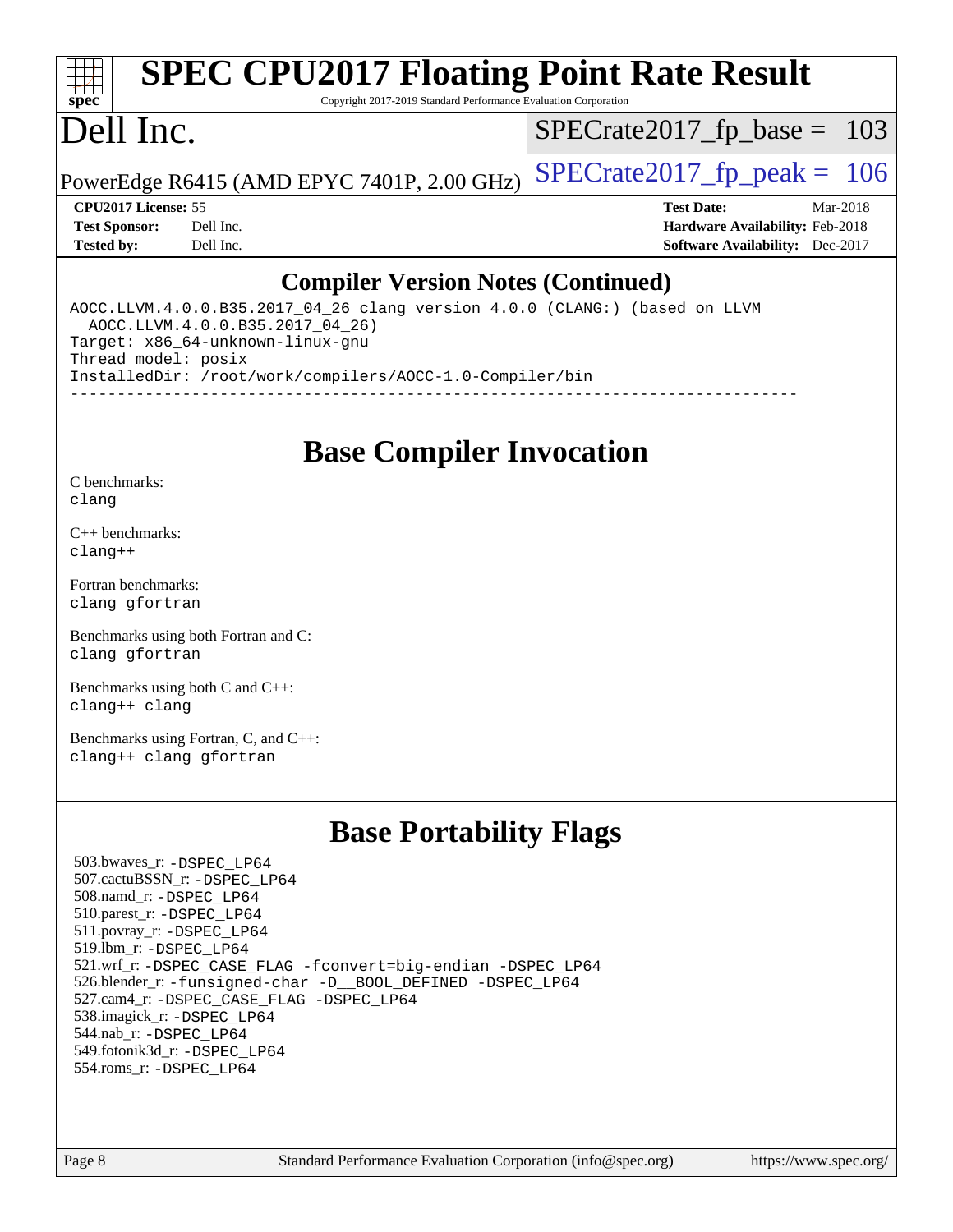| <b>SPEC CPU2017 Floating Point Rate Result</b><br>Copyright 2017-2019 Standard Performance Evaluation Corporation<br>spec <sup>®</sup>                                                                                                                                                                                                                                                                                                                                                                 |                                                                                                     |
|--------------------------------------------------------------------------------------------------------------------------------------------------------------------------------------------------------------------------------------------------------------------------------------------------------------------------------------------------------------------------------------------------------------------------------------------------------------------------------------------------------|-----------------------------------------------------------------------------------------------------|
| Dell Inc.                                                                                                                                                                                                                                                                                                                                                                                                                                                                                              | $SPECrate2017_fp\_base = 103$                                                                       |
| PowerEdge R6415 (AMD EPYC 7401P, 2.00 GHz)                                                                                                                                                                                                                                                                                                                                                                                                                                                             | $SPECTate2017$ _fp_peak = 106                                                                       |
| CPU2017 License: 55<br><b>Test Sponsor:</b><br>Dell Inc.<br><b>Tested by:</b><br>Dell Inc.                                                                                                                                                                                                                                                                                                                                                                                                             | <b>Test Date:</b><br>Mar-2018<br>Hardware Availability: Feb-2018<br>Software Availability: Dec-2017 |
| <b>Base Optimization Flags</b>                                                                                                                                                                                                                                                                                                                                                                                                                                                                         |                                                                                                     |
| C benchmarks:<br>-flto -Wl, -plugin-opt= -merge-constant -lsr-in-nested-loop<br>-disable-vect-cmp -03 -ffast-math -march=znver1 -fstruct-layout=2<br>-mllvm -unroll-threshold=100 -fremap-arrays -mno-avx2<br>-inline-threshold=1000 -z muldefs -ljemalloc<br>C++ benchmarks:<br>-flto -Wl, -plugin-opt= -merge-constant -lsr-in-nested-loop<br>-disable-vect-cmp -03 -march=znver1 -mllvm -unroll-threshold=100<br>-finline-aggressive -fremap-arrays -inline-threshold=1000 -z muldefs<br>-ljemalloc |                                                                                                     |
| Fortran benchmarks:<br>-flto -Wl, -plugin-opt= -merge-constant -lsr-in-nested-loop<br>-disable-vect-cmp -03(gfortran) -03(clang) -mavx -madx<br>-funroll-loops -ffast-math -z muldefs -fplugin=dragonegg.so<br>-fplugin-arg-dragonegg-llvm-option=" -disable-vect-cmp" -ljemalloc<br>-lgfortran -lamdlibm                                                                                                                                                                                              |                                                                                                     |
| Benchmarks using both Fortran and C:<br>-flto -Wl, -plugin-opt= -merge-constant -lsr-in-nested-loop<br>-disable-vect-cmp -03(clang) -ffast-math -march=znver1<br>-fstruct-layout=2 -mllvm -unroll-threshold=100 -fremap-arrays<br>-mno-avx2 -inline-threshold=1000 -03(gfortran) -mavx -madx<br>-funroll-loops -z muldefs -fplugin=dragonegg.so<br>-fplugin-arg-dragonegg-llvm-option=" -disable-vect-cmp" -ljemalloc<br>-lgfortran -lamdlibm                                                          |                                                                                                     |
| Benchmarks using both C and C++:<br>-flto -Wl, -plugin-opt= -merge-constant -lsr-in-nested-loop<br>-disable-vect-cmp -03 -ffast-math -march=znver1 -fstruct-layout=2<br>-mllvm -unroll-threshold=100 -fremap-arrays -mno-avx2<br>-inline-threshold=1000 -finline-aggressive -z muldefs -ljemalloc                                                                                                                                                                                                      |                                                                                                     |
| Benchmarks using Fortran, C, and C++:<br>-flto -Wl, -plugin-opt= -merge-constant -lsr-in-nested-loop<br>-disable-vect-cmp -03(clang) -ffast-math -march=znver1<br>-fstruct-layout=2 -mllvm -unroll-threshold=100 -fremap-arrays<br>-mno-avx2 -inline-threshold=1000 -finline-aggressive -03(gfortran)<br>-mavx -madx -funroll-loops -z muldefs -fplugin=dragonegg.so<br>-fplugin-arg-dragonegg-llvm-option=" -disable-vect-cmp" -ljemalloc                                                             |                                                                                                     |
|                                                                                                                                                                                                                                                                                                                                                                                                                                                                                                        |                                                                                                     |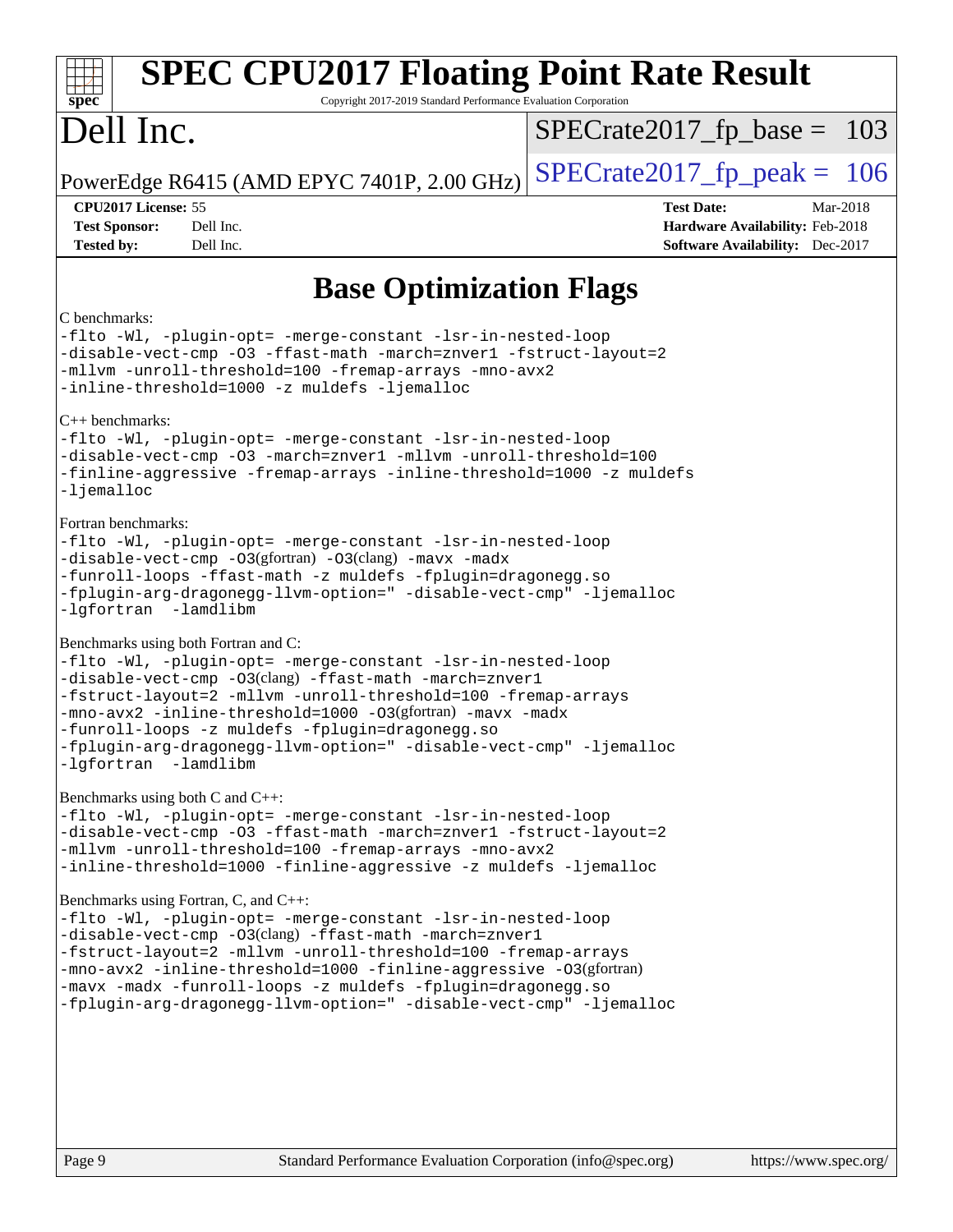| spe<br>Ľ |  |  |  |  |  |  |  |
|----------|--|--|--|--|--|--|--|

# **[SPEC CPU2017 Floating Point Rate Result](http://www.spec.org/auto/cpu2017/Docs/result-fields.html#SPECCPU2017FloatingPointRateResult)**

Copyright 2017-2019 Standard Performance Evaluation Corporation

# Dell Inc.

 $SPECTate2017_fp\_base = 103$ 

PowerEdge R6415 (AMD EPYC 7401P, 2.00 GHz)  $\left|$  [SPECrate2017\\_fp\\_peak =](http://www.spec.org/auto/cpu2017/Docs/result-fields.html#SPECrate2017fppeak) 106

**[Tested by:](http://www.spec.org/auto/cpu2017/Docs/result-fields.html#Testedby)** Dell Inc. **[Software Availability:](http://www.spec.org/auto/cpu2017/Docs/result-fields.html#SoftwareAvailability)** Dec-2017

**[CPU2017 License:](http://www.spec.org/auto/cpu2017/Docs/result-fields.html#CPU2017License)** 55 **[Test Date:](http://www.spec.org/auto/cpu2017/Docs/result-fields.html#TestDate)** Mar-2018 **[Test Sponsor:](http://www.spec.org/auto/cpu2017/Docs/result-fields.html#TestSponsor)** Dell Inc. **[Hardware Availability:](http://www.spec.org/auto/cpu2017/Docs/result-fields.html#HardwareAvailability)** Feb-2018

### **[Peak Compiler Invocation](http://www.spec.org/auto/cpu2017/Docs/result-fields.html#PeakCompilerInvocation)**

[C benchmarks:](http://www.spec.org/auto/cpu2017/Docs/result-fields.html#Cbenchmarks) [clang](http://www.spec.org/cpu2017/results/res2018q2/cpu2017-20180319-04030.flags.html#user_CCpeak_Fclang3)

[C++ benchmarks](http://www.spec.org/auto/cpu2017/Docs/result-fields.html#CXXbenchmarks): [clang++](http://www.spec.org/cpu2017/results/res2018q2/cpu2017-20180319-04030.flags.html#user_CXXpeak_Fclang3_57a48582e5be507d19b2527b3e7d4f85d9b8669ffc9a8a0dbb9bcf949a918a58bbab411e0c4d14a3922022a3e425a90db94042683824c1806feff4324ca1000d)

[Fortran benchmarks:](http://www.spec.org/auto/cpu2017/Docs/result-fields.html#Fortranbenchmarks) [clang](http://www.spec.org/cpu2017/results/res2018q2/cpu2017-20180319-04030.flags.html#user_FCpeak_Fclang3) [gfortran](http://www.spec.org/cpu2017/results/res2018q2/cpu2017-20180319-04030.flags.html#user_FCpeak_gfortran)

[Benchmarks using both Fortran and C:](http://www.spec.org/auto/cpu2017/Docs/result-fields.html#BenchmarksusingbothFortranandC) [clang](http://www.spec.org/cpu2017/results/res2018q2/cpu2017-20180319-04030.flags.html#user_CC_FCpeak_Fclang3) [gfortran](http://www.spec.org/cpu2017/results/res2018q2/cpu2017-20180319-04030.flags.html#user_CC_FCpeak_gfortran)

[Benchmarks using both C and C++](http://www.spec.org/auto/cpu2017/Docs/result-fields.html#BenchmarksusingbothCandCXX): [clang++](http://www.spec.org/cpu2017/results/res2018q2/cpu2017-20180319-04030.flags.html#user_CC_CXXpeak_Fclang3_57a48582e5be507d19b2527b3e7d4f85d9b8669ffc9a8a0dbb9bcf949a918a58bbab411e0c4d14a3922022a3e425a90db94042683824c1806feff4324ca1000d) [clang](http://www.spec.org/cpu2017/results/res2018q2/cpu2017-20180319-04030.flags.html#user_CC_CXXpeak_Fclang3)

[Benchmarks using Fortran, C, and C++](http://www.spec.org/auto/cpu2017/Docs/result-fields.html#BenchmarksusingFortranCandCXX): [clang++](http://www.spec.org/cpu2017/results/res2018q2/cpu2017-20180319-04030.flags.html#user_CC_CXX_FCpeak_Fclang3_57a48582e5be507d19b2527b3e7d4f85d9b8669ffc9a8a0dbb9bcf949a918a58bbab411e0c4d14a3922022a3e425a90db94042683824c1806feff4324ca1000d) [clang](http://www.spec.org/cpu2017/results/res2018q2/cpu2017-20180319-04030.flags.html#user_CC_CXX_FCpeak_Fclang3) [gfortran](http://www.spec.org/cpu2017/results/res2018q2/cpu2017-20180319-04030.flags.html#user_CC_CXX_FCpeak_gfortran)

### **[Peak Portability Flags](http://www.spec.org/auto/cpu2017/Docs/result-fields.html#PeakPortabilityFlags)**

Same as Base Portability Flags

## **[Peak Optimization Flags](http://www.spec.org/auto/cpu2017/Docs/result-fields.html#PeakOptimizationFlags)**

#### [C benchmarks](http://www.spec.org/auto/cpu2017/Docs/result-fields.html#Cbenchmarks):

[-flto](http://www.spec.org/cpu2017/results/res2018q2/cpu2017-20180319-04030.flags.html#user_CCpeak_F-flto) [-Wl,](http://www.spec.org/cpu2017/results/res2018q2/cpu2017-20180319-04030.flags.html#user_CCpeak_F-Wl_5f669859b7c1a0295edc4f5fd536c381023f180a987810cb5cfa1d9467a27ac14b13770b9732d7618b24fc778f3dfdf68b65521d505fc870281e0142944925a0) [-plugin-opt=](http://www.spec.org/cpu2017/results/res2018q2/cpu2017-20180319-04030.flags.html#user_CCpeak_F-plugin-opt_772899571bb6157e4b8feeb3276e6c06dec41c1bbb0aa637c8700742a4baaf7e7b56061e32ae2365a76a44d8c448177ca3ee066cdf7537598ff772fc461942c2) [-merge-constant](http://www.spec.org/cpu2017/results/res2018q2/cpu2017-20180319-04030.flags.html#user_CCpeak_F-merge-constant_bdb3ec75d21d5cf0ab1961ebe7105d0ea3b0c6d89a312cf7efc1d107e6c56c92c36b5d564d0702d1e2526f6b92f188b4413eb5a54b1f9e4a41f5a9bfc0233b92) [-lsr-in-nested-loop](http://www.spec.org/cpu2017/results/res2018q2/cpu2017-20180319-04030.flags.html#user_CCpeak_F-lsr-in-nested-loop) [-Ofast](http://www.spec.org/cpu2017/results/res2018q2/cpu2017-20180319-04030.flags.html#user_CCpeak_F-Ofast) [-march=znver1](http://www.spec.org/cpu2017/results/res2018q2/cpu2017-20180319-04030.flags.html#user_CCpeak_march_082ab2c5e8f99f69c47c63adfdc26f9617958cc68d0b5dbfb7aa6935cde4c91d5d9c2fdc24e6781fa8a0299196f2f4ca8e995f825d797de797910507b4251bb3) [-fstruct-layout=3](http://www.spec.org/cpu2017/results/res2018q2/cpu2017-20180319-04030.flags.html#user_CCpeak_F-fstruct-layout) [-mllvm](http://www.spec.org/cpu2017/results/res2018q2/cpu2017-20180319-04030.flags.html#user_CCpeak_F-mllvm_76e3f86ef8d8cc4dfa84cec42d531db351fee284f72cd5d644b5bdbef9c2604296512be6a431d9e19d0523544399ea9dd745afc2fff755a0705d428460dc659e) [-vectorize-memory-aggressively](http://www.spec.org/cpu2017/results/res2018q2/cpu2017-20180319-04030.flags.html#user_CCpeak_F-vectorize-memory-aggressively) [-mno-avx2](http://www.spec.org/cpu2017/results/res2018q2/cpu2017-20180319-04030.flags.html#user_CCpeak_F-mno-avx2) [-unroll-threshold=100](http://www.spec.org/cpu2017/results/res2018q2/cpu2017-20180319-04030.flags.html#user_CCpeak_F-unroll-threshold) [-fremap-arrays](http://www.spec.org/cpu2017/results/res2018q2/cpu2017-20180319-04030.flags.html#user_CCpeak_F-fremap-arrays) [-inline-threshold=1000](http://www.spec.org/cpu2017/results/res2018q2/cpu2017-20180319-04030.flags.html#user_CCpeak_F-inline-threshold_1daf3e0321a7a0c1ea19068c818f3f119b1e5dfc986cc791557791f4b93536c1546ba0c8585f62303269f504aa232e0ca278e8489928152e32e0752215741730) [-ljemalloc](http://www.spec.org/cpu2017/results/res2018q2/cpu2017-20180319-04030.flags.html#user_CCpeak_F-ljemalloc)

#### [C++ benchmarks:](http://www.spec.org/auto/cpu2017/Docs/result-fields.html#CXXbenchmarks)

[-flto](http://www.spec.org/cpu2017/results/res2018q2/cpu2017-20180319-04030.flags.html#user_CXXpeak_F-flto) [-Wl,](http://www.spec.org/cpu2017/results/res2018q2/cpu2017-20180319-04030.flags.html#user_CXXpeak_F-Wl_5f669859b7c1a0295edc4f5fd536c381023f180a987810cb5cfa1d9467a27ac14b13770b9732d7618b24fc778f3dfdf68b65521d505fc870281e0142944925a0) [-plugin-opt=](http://www.spec.org/cpu2017/results/res2018q2/cpu2017-20180319-04030.flags.html#user_CXXpeak_F-plugin-opt_772899571bb6157e4b8feeb3276e6c06dec41c1bbb0aa637c8700742a4baaf7e7b56061e32ae2365a76a44d8c448177ca3ee066cdf7537598ff772fc461942c2) [-merge-constant](http://www.spec.org/cpu2017/results/res2018q2/cpu2017-20180319-04030.flags.html#user_CXXpeak_F-merge-constant_bdb3ec75d21d5cf0ab1961ebe7105d0ea3b0c6d89a312cf7efc1d107e6c56c92c36b5d564d0702d1e2526f6b92f188b4413eb5a54b1f9e4a41f5a9bfc0233b92) [-lsr-in-nested-loop](http://www.spec.org/cpu2017/results/res2018q2/cpu2017-20180319-04030.flags.html#user_CXXpeak_F-lsr-in-nested-loop) [-Ofast](http://www.spec.org/cpu2017/results/res2018q2/cpu2017-20180319-04030.flags.html#user_CXXpeak_F-Ofast) [-march=znver1](http://www.spec.org/cpu2017/results/res2018q2/cpu2017-20180319-04030.flags.html#user_CXXpeak_march_082ab2c5e8f99f69c47c63adfdc26f9617958cc68d0b5dbfb7aa6935cde4c91d5d9c2fdc24e6781fa8a0299196f2f4ca8e995f825d797de797910507b4251bb3) [-finline-aggressive](http://www.spec.org/cpu2017/results/res2018q2/cpu2017-20180319-04030.flags.html#user_CXXpeak_F-finline-aggressive) [-mllvm](http://www.spec.org/cpu2017/results/res2018q2/cpu2017-20180319-04030.flags.html#user_CXXpeak_F-mllvm_76e3f86ef8d8cc4dfa84cec42d531db351fee284f72cd5d644b5bdbef9c2604296512be6a431d9e19d0523544399ea9dd745afc2fff755a0705d428460dc659e) [-unroll-threshold=100](http://www.spec.org/cpu2017/results/res2018q2/cpu2017-20180319-04030.flags.html#user_CXXpeak_F-unroll-threshold) [-fremap-arrays](http://www.spec.org/cpu2017/results/res2018q2/cpu2017-20180319-04030.flags.html#user_CXXpeak_F-fremap-arrays) [-inline-threshold=1000](http://www.spec.org/cpu2017/results/res2018q2/cpu2017-20180319-04030.flags.html#user_CXXpeak_F-inline-threshold_1daf3e0321a7a0c1ea19068c818f3f119b1e5dfc986cc791557791f4b93536c1546ba0c8585f62303269f504aa232e0ca278e8489928152e32e0752215741730) [-ljemalloc](http://www.spec.org/cpu2017/results/res2018q2/cpu2017-20180319-04030.flags.html#user_CXXpeak_F-ljemalloc)

#### [Fortran benchmarks](http://www.spec.org/auto/cpu2017/Docs/result-fields.html#Fortranbenchmarks):

|                                                         |  | -flto -Wl, -plugin-opt= -merge-constant -lsr-in-nested-loop      |
|---------------------------------------------------------|--|------------------------------------------------------------------|
|                                                         |  | -03(gfortran) -03(clang) -mavx2 -madx -funroll-loops -ffast-math |
|                                                         |  | -fplugin=dragonegg.so -fplugin-arg-dragonegg-llvm-option="       |
| -inline-threshold:1000" -ljemalloc -lqfortran -lamdlibm |  |                                                                  |

**(Continued on next page)**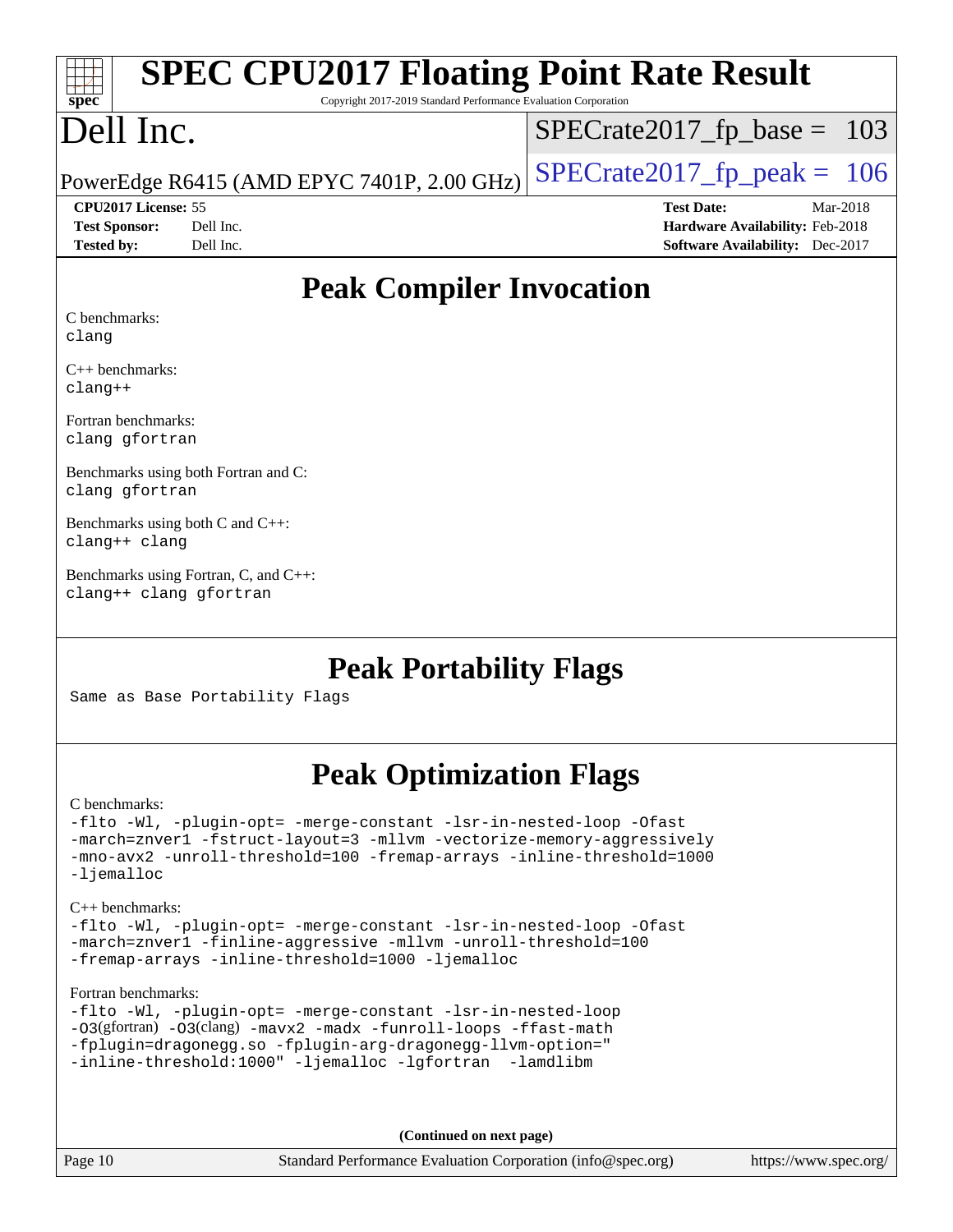| <b>SPEC CPU2017 Floating Point Rate Result</b><br>Spec<br>Copyright 2017-2019 Standard Performance Evaluation Corporation                                                                                                                                                                                                                                                                                                            |                                                                                                     |
|--------------------------------------------------------------------------------------------------------------------------------------------------------------------------------------------------------------------------------------------------------------------------------------------------------------------------------------------------------------------------------------------------------------------------------------|-----------------------------------------------------------------------------------------------------|
| Dell Inc.                                                                                                                                                                                                                                                                                                                                                                                                                            | $SPECrate2017_fp\_base = 103$                                                                       |
| PowerEdge R6415 (AMD EPYC 7401P, 2.00 GHz)                                                                                                                                                                                                                                                                                                                                                                                           | $SPECrate2017fp peak = 106$                                                                         |
| CPU2017 License: 55<br><b>Test Sponsor:</b><br>Dell Inc.<br>Dell Inc.<br><b>Tested by:</b>                                                                                                                                                                                                                                                                                                                                           | <b>Test Date:</b><br>Mar-2018<br>Hardware Availability: Feb-2018<br>Software Availability: Dec-2017 |
| <b>Peak Optimization Flags (Continued)</b><br>Benchmarks using both Fortran and C:                                                                                                                                                                                                                                                                                                                                                   |                                                                                                     |
| 521.wrf_r:-flto -Wl, -plugin-opt= -merge-constant<br>-lsr-in-nested-loop -03(clang) -mavx -ffast-math<br>-03(gfortran) -funroll-loops -fplugin=dragonegg.so<br>-fplugin-arg-dragonegg-llvm-option="<br>-inline-threshold:1000" -ljemalloc -lgfortran -lamdlibm                                                                                                                                                                       |                                                                                                     |
| 527.cam4_r: -flto -Wl, -plugin-opt= -merge-constant<br>-lsr-in-nested-loop -Ofast -march=znver1<br>-fstruct-layout=3 -mllvm -vectorize-memory-aggressively<br>-mno-avx2 -unroll-threshold=100 -fremap-arrays<br>-inline-threshold=1000 -03(gfortran) -03(clang) -mavx2<br>-madx -funroll-loops -ffast-math -fplugin=dragonegg.so<br>-fplugin-arg-dragonegg-llvm-option="<br>-inline-threshold:1000" -ljemalloc -lgfortran -lamdlibm  |                                                                                                     |
| Benchmarks using both C and C++:<br>-flto -Wl, -plugin-opt= -merge-constant -lsr-in-nested-loop -Ofast<br>-march=znver1 -fstruct-layout=3 -mllvm -vectorize-memory-aggressively<br>-mno-avx2 -unroll-threshold=100 -fremap-arrays -inline-threshold=1000<br>-finline-aggressive -ljemalloc                                                                                                                                           |                                                                                                     |
| Benchmarks using Fortran, C, and C++:<br>-flto -Wl, -plugin-opt= -merge-constant -lsr-in-nested-loop -Ofast<br>-march=znver1 -fstruct-layout=3 -mllvm -vectorize-memory-aggressively<br>-mno-avx2 -unroll-threshold=100 -fremap-arrays -inline-threshold=1000<br>-finline-aggressive -03 -mavx2 -madx -funroll-loops -ffast-math<br>-fplugin=dragonegg.so -fplugin-arg-dragonegg-llvm-option="<br>-inline-threshold:1000" -ljemalloc |                                                                                                     |
| The flags files that were used to format this result can be browsed at<br>http://www.spec.org/cpu2017/flags/gcc.2018-02-16.html<br>http://www.spec.org/cpu2017/flags/aocc100-flags-revC-I.2018-02-16.html<br>http://www.spec.org/cpu2017/flags/amd1704-Dell-platform-revB-I.html                                                                                                                                                     |                                                                                                     |
| You can also download the XML flags sources by saving the following links:<br>http://www.spec.org/cpu2017/flags/gcc.2018-02-16.xml<br>http://www.spec.org/cpu2017/flags/aocc100-flags-revC-I.2018-02-16.xml<br>http://www.spec.org/cpu2017/flags/amd1704-Dell-platform-revB-I.xml                                                                                                                                                    |                                                                                                     |
|                                                                                                                                                                                                                                                                                                                                                                                                                                      |                                                                                                     |